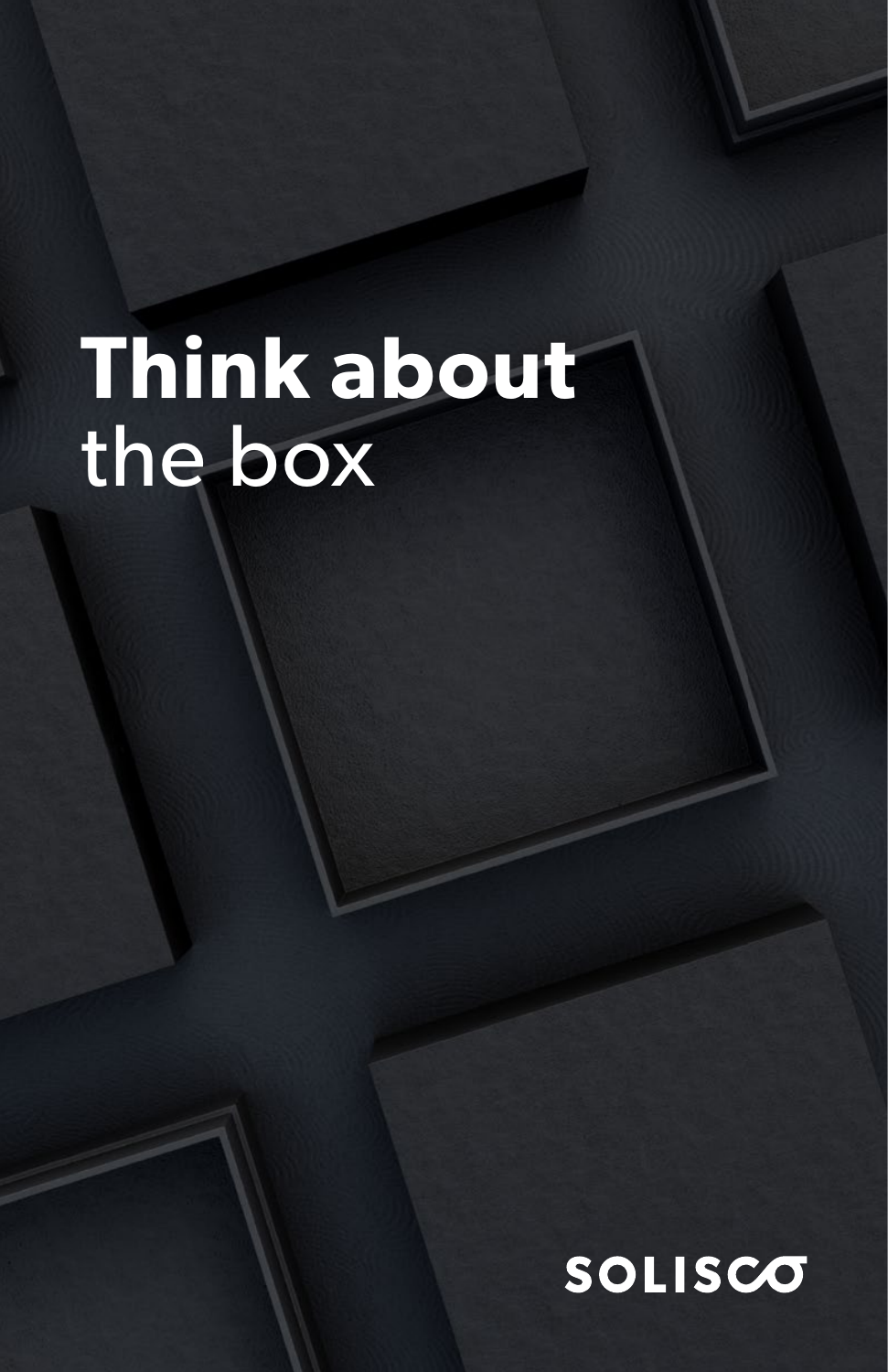

# **Package Thoughtfully**

Ecodesign is no longer just a choice. Are you ready for the change?

Companies are ready and willing to improve their environmental practices, and consumers are actively seeking out ecodesigned packaging that promotes recycling and improves their environmental footprint. Are you ready for the change? Solisco is, and we're fully prepared to help you adapt.

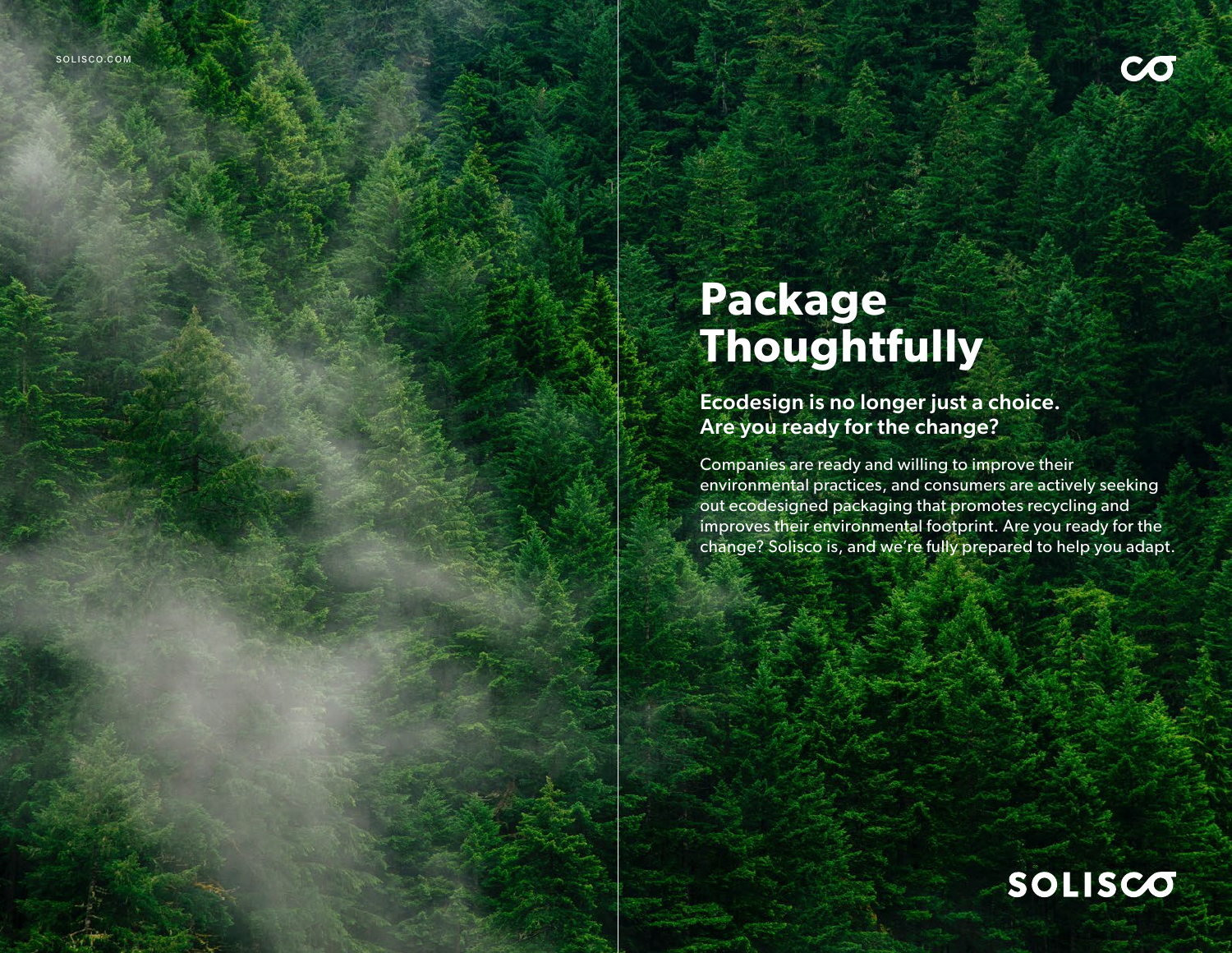

#### Comme un véhicule électrique, Reluctant to make the move?

You should know that 50% of Quebecers say they are keenly interested in products that come in environmentally friendly packaging, to which they attribute the characteristics of safety, conservation and consumer experience. This is your chance to get on board!

### Ecodesign: sustainable solutions for a healthy planet

Solisco is the partner of choice for small, medium and large companies that are ready to incorporate more environmental solutions into their packaging, printing and marketing strategies. This new collaborative approach naturally includes ecodesign.

The Solisco team relies on its sensibility, expertise and creativity to suggest innovative solutions and, most importantly, tangible actions. Ecodesign will help our partners benefit from a support that aims to expand their new commercial initiatives and help them flourish.

### Develop your environmental fiber

Using traditional materials like cardboard made of natural paper fiber, you can achieve both sturdiness and flexibility in a singlematerial, recycled and recyclable product that doesn't include any environmentally harmful components.

Your clients will be able to work with innovative solutions that promote natural, organic materials, and you will be doing your part to end resource waste, reduce plastic and eliminate single-use products.



### Exciting solutions

With the focus on ecodesign, Solisco is the ideal partner to optimize your environmental practices. We'll give you the opportunity to enter the circular economy and add to your value chain as you make the most of a wide range of ever more innovative packaging products and containers.

### Solisco: Your guide for responsible printing strategies

- **<sup>&</sup>gt;** Ecodesign: collaboration, innovation and transformation
- **<sup>&</sup>gt;** Start-to-finish guidance for printing solutions
- **<sup>&</sup>gt;** Sustainable approaches and actions
- **<sup>&</sup>gt;** Budget analysis, diagnosis and recommendations
- **<sup>&</sup>gt;** ESG practices (environment, society and governance)
- **<sup>&</sup>gt;** A one-stop shop for customized advice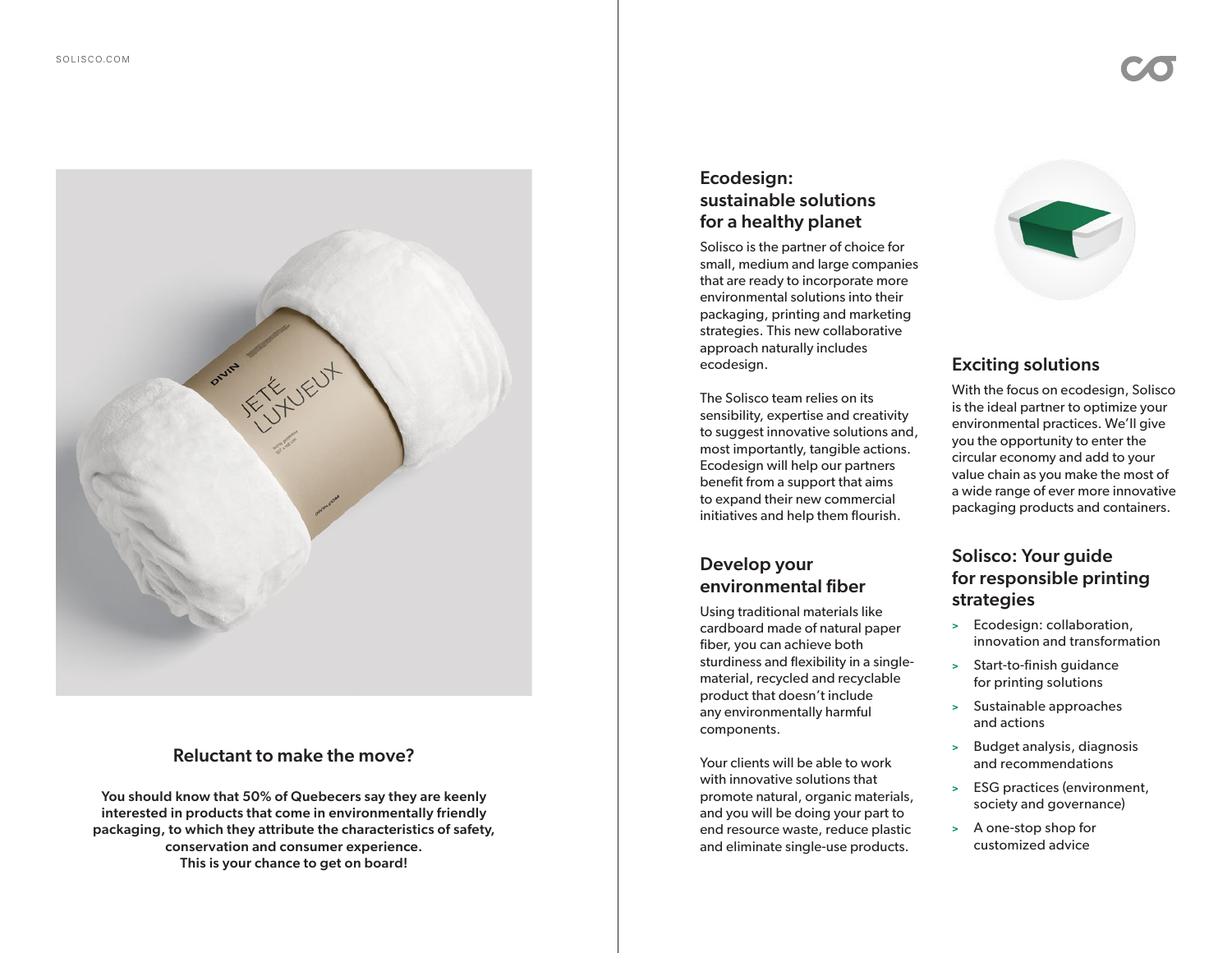

### Circular economy: Stop going around in circles!

The circular economy combines environmental concerns with commitment. In the day-to-day, its goal is to produce goods while reducing leftover waste, raw material waste and the use of nonrenewable energy sources.

Every month, hundreds of companies are making the move to the circular economy by integrating innovative procedures and choosing environmentally responsible packaging.

Joining the momentum, Solisco helps companies transform their approaches and practices. It pushes their brands and products further by encouraging them to adopt more results-driven strategies that are also better for the planet.

The natural-fiber, post-consumer recycled paper Solisco uses in its cardboard packaging helps turn the circular economy and lightens the load on the planet.

#### Laws and regulations

New bills are aiming to ban singleuse plastics starting in 2023 for specific items, and expanding to many more in 2025. The new rules may come with eco-fees—a type of tax intended to compensate for practices that impact the environment.

In other words, you need to make sure the next strategies you choose fit into the new compliance requirements. The Solisco team can steer you through the process by suggesting the best ways to take action.

# **Did you know?**

Composition of the recycling bin 2015-2017

**63,6 %**

Recycling Rate

Global

- $>$  Metal 3%
- > Plastics 11 %
- > Organic materials and other 11 %
- $>$  Glass 18%
- > Paper/Cardboard 57 %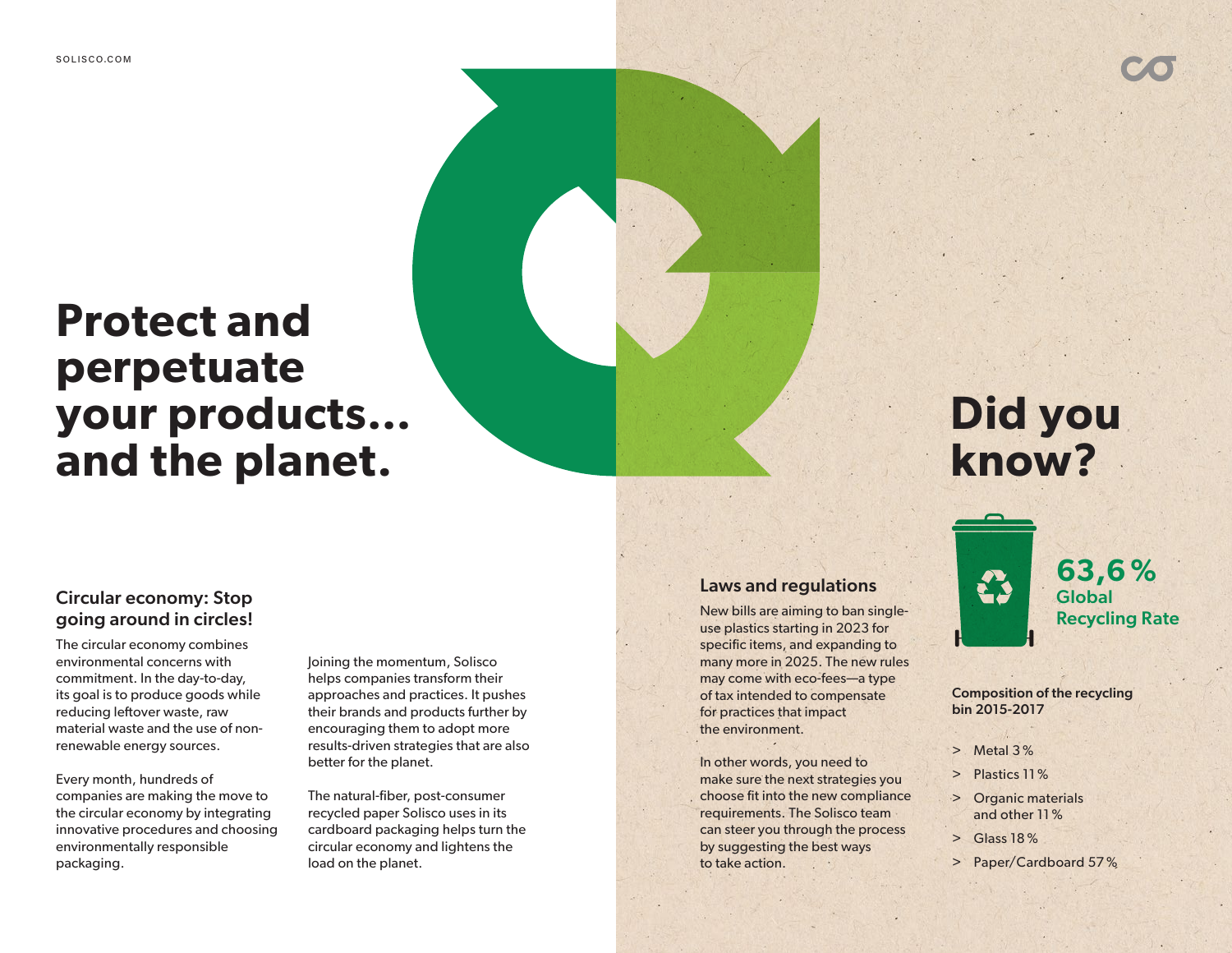

# **Get your brand message out there, environmentally and sustainably**

A growing number of companies are choosing cardboard—an environmental solution made with recyclable fibre from a single material.

By replacing or complementing envelopes, cardboard boxes, sleeves, cases and other packaging make promotion, purchasing and product discovery even more exciting.

### SOLISCO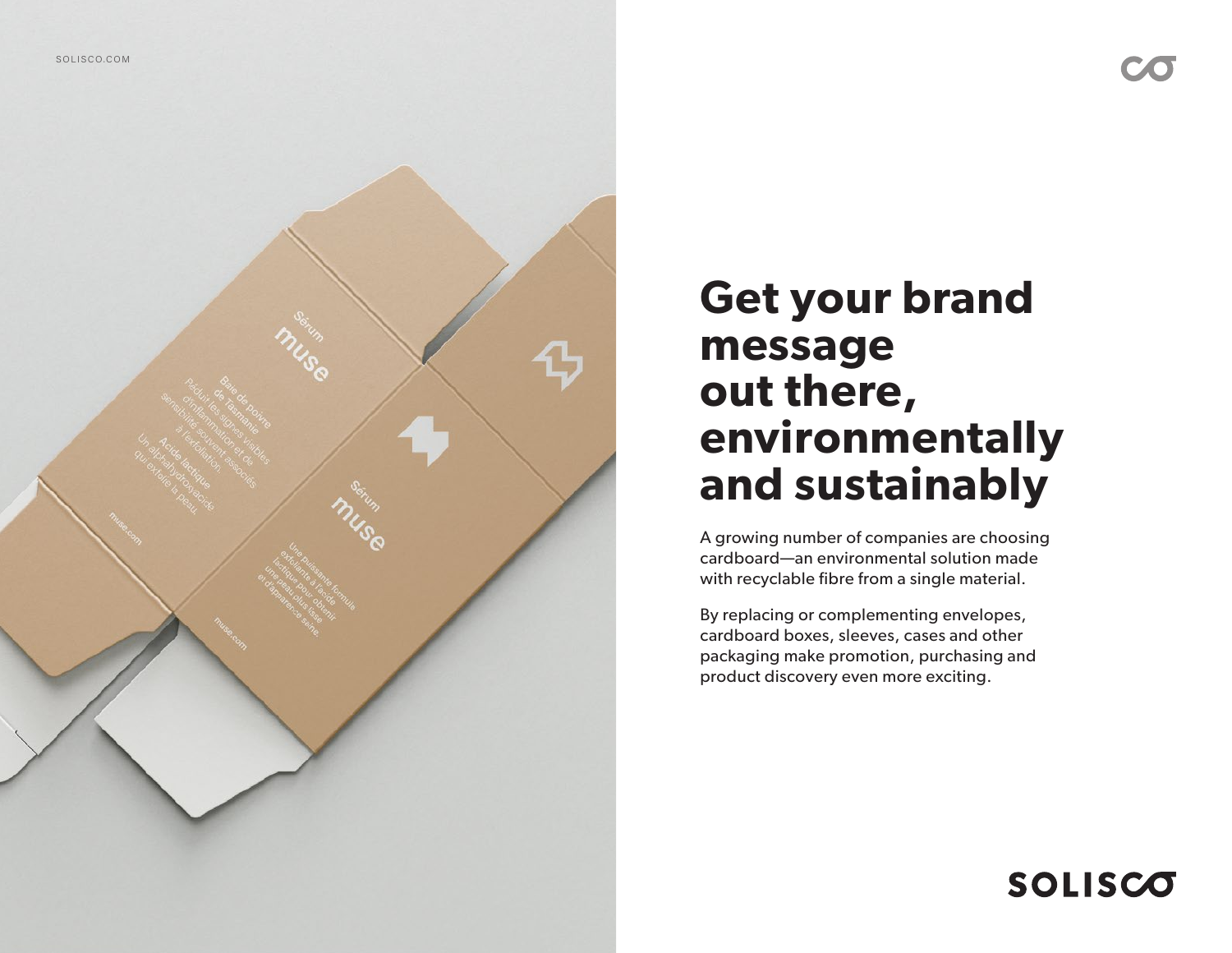# **Show your true colours**

Let's work together to get your brand A specialist in cardboard packaging, Solisco provides customized design and printing solutions for cardboard sleeves and cases in a range of sizes, shapes and colours. noticed at first glance!



#### **Creativity**

- One-stop shop, from design to delivery Custom sizes and shapes
- High degree of visual personalization

Several printing techniques available

#### **Durability**

White cardboard made with 100% superior-quality fibre

Eco-friendly life cycle: recycled and recyclable boxes

#### **Effectiveness**

Printing in small, medium or large quantities

Graphic, digital and logistic support

Manufactured and delivered in North America

Solisco seal of quality, a reference throughout









### 100% recyclable single-material cardboard